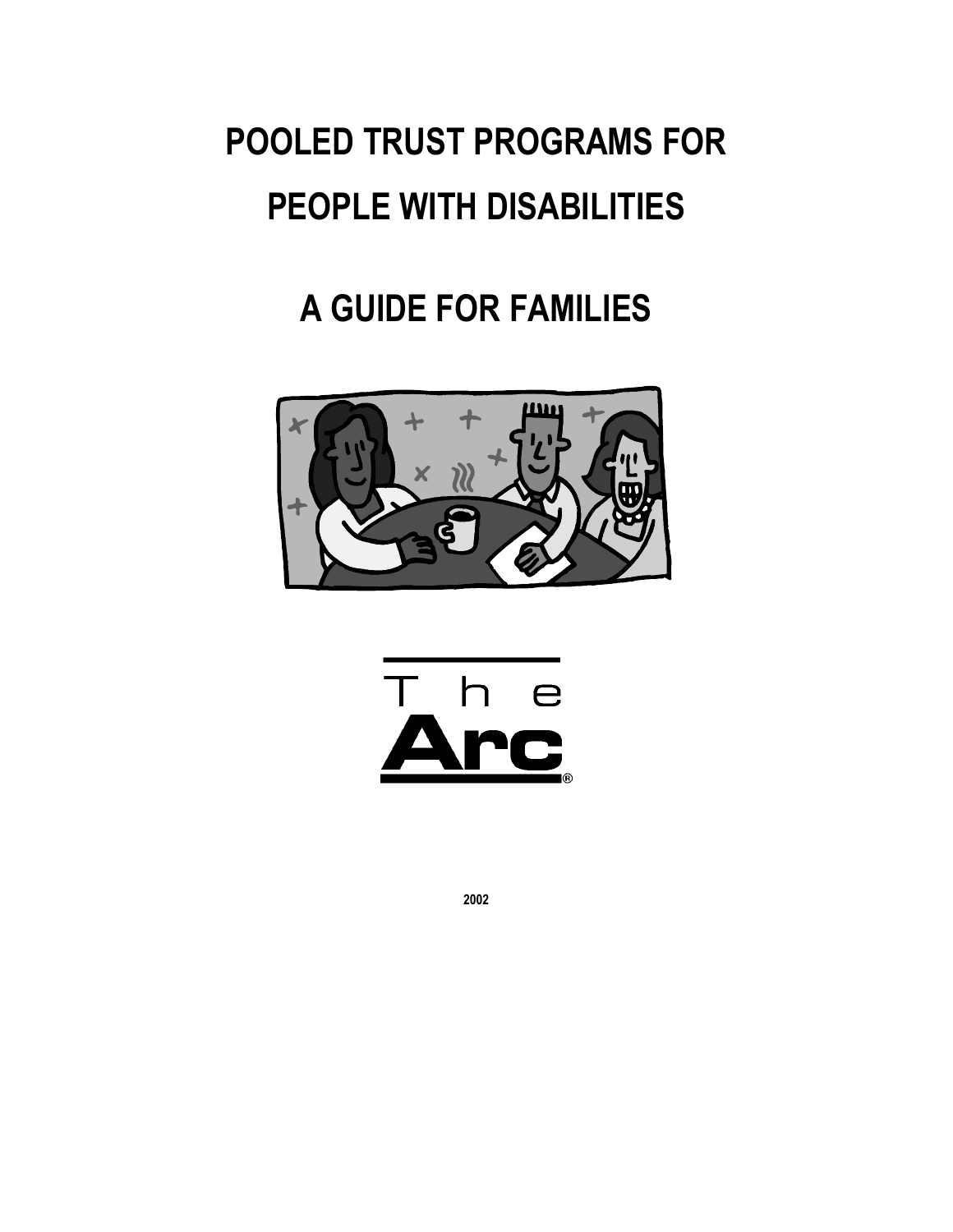#### **ACKNOWLEDGEMENTS**

This publication was developed from the contributions of many individuals knowledgeable about trust programs. It has a long history, beginning with a group of representatives from chapters of The Arc and trust programs who came together to discuss issues related to pooled trusts at The Arcís 1998 national convention in Fort Worth, Texas. There was another meeting the following year at The Arcís convention in Nashville, Tennessee. These chapter representatives shared their knowledge and experience in operating pooled trusts at these meetings. Much of the information in this document was gleaned from these meetings and from materials distributed by participants.

Rick Berkobien, former staff member of The Arc, wrote a first draft of *Pooled Trust Programs for People with Disabilities: A Guide for Families* with assistance from Theresa Varnet, an attorney with Spain, Spain & Varnet. The first draft was sent to willing reviewers who generously offered their time to review and comment on the document. Sharon Davis took over the task of incorporating those revisions after Rick departed for a position with the Oregon State Legislature. Several knowledgeable individuals rigorously reviewed the second draft.

The Arc would like to thank everyone who helped in the production of this document. Attendees at pooled trust meetings and reviewers of the first draft include:

Margaret Lowe, John Burns, Rod Shipley, Mary Jane Michael, Patti Saunders, and Patrick Rumley, Foundation of the Arc of Anchorage, Alaska David W. Schneider, Special Needs Trust Foundation, California Kent Olsen, The Colorado Fund for People with Disabilities, Colorado Alan Kemp, The Arc of Indiana Master Pooled Trust, Indiana Barbara Helm, ARCare Trust Program, Kansas Theresa Varnet, Spain, Spain & Varnet, Massachusetts Joann Baxter, The Arc of New Mexico Master Trust I and II, New Mexico Lawrence Faulkner, New York Susan Hartley, Life Plan Trust, Inc., North Carolina Gretchen Yost, The Arc of Oregon Pooled Trust, Oregon Tim Pawol,The Family Trust, Pennsylvania Lisa Rivers, The Arc of Texas Master Pooled Trust,Texas Renee Lovelace, Texas Chris Mims, Texas Roberta K. Welsh, Chesterfield Community Trust, Virginia

The Arc thanks the following individuals who reviewed the second draft: Alan Kemp, The Arc of Indiana Master Pooled Trust, Indiana Theresa Varnet, Spain, Spain & Varnet, Massachusetts Susan Hartley, Life Plan Trust, Inc., North Carolina Martha Ford, The Arc of the United States

The Arc thanks Alan Factor and Betty Erickson, Rehabilitation Research and Training Center on Aging with Developmental Disabilities (RRTC) and advocate advisors Ray and Marie Murphy for their review of the manuscript.

The Arc is indebted to **Merrill Lynch & Co. Foundation, Inc.** for its grant to convene the Fort Worth meeting that contributed to the development of this publication.

Finally, The Arc thanks the many families who have invested their time and money in helping to establish local pooled trust programs. They have served in leadership roles and demonstrated their support for the programs by establishing accounts for their own family members.

Karen Staley, President The Arc of the United States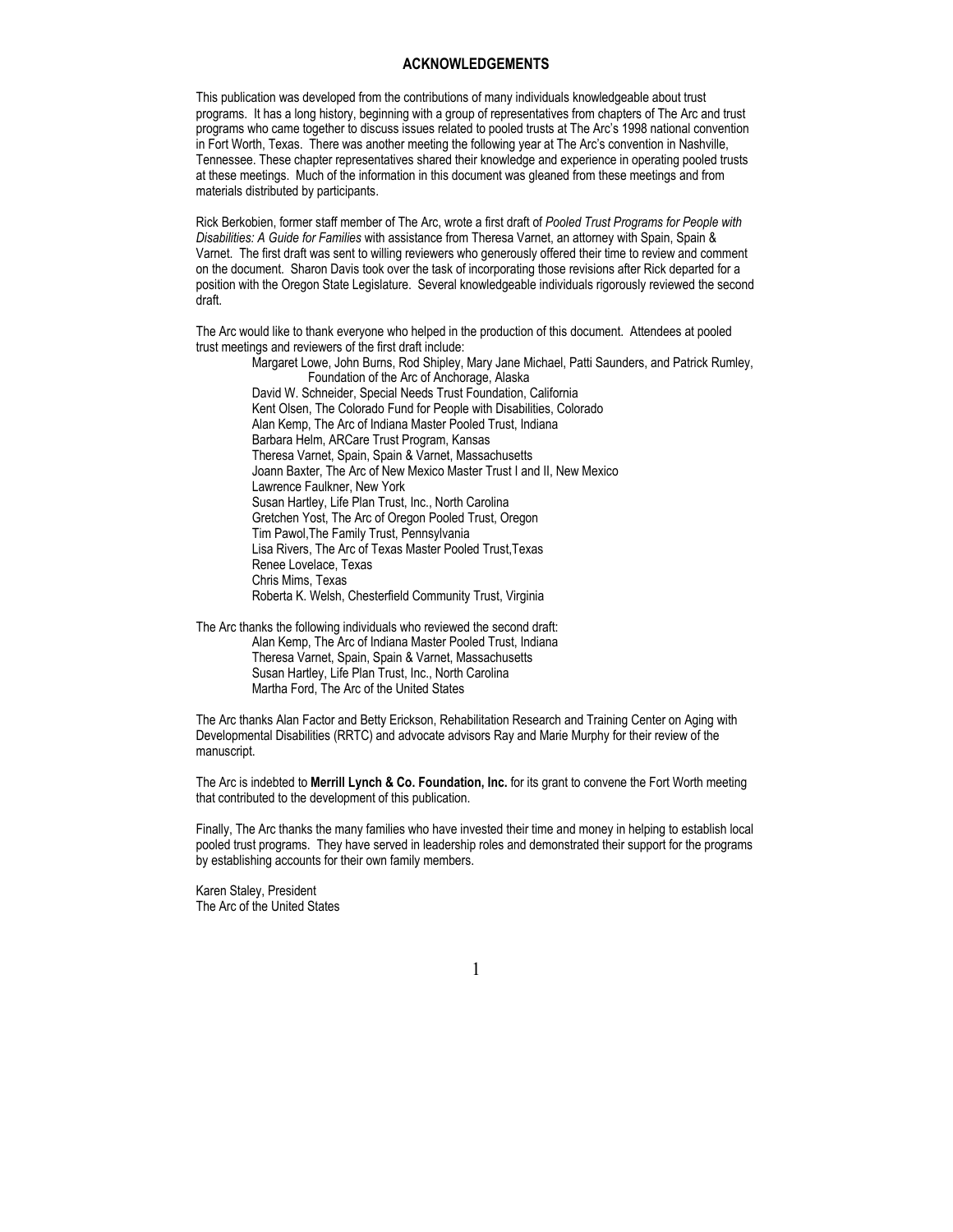## **INTRODUCTION**

Pooled trust programs enable families or other caregivers, and in some cases individuals with disabilities, to establish relatively inexpensive and effective trust accounts that provide supplemental funds for the person with a disability while protecting him or her from losing important government benefits. Families set up a sub-account with a trust program. The program then "pools" these funds to manage and invest as one account. Pooling reduces administrative fees and increases the principal for investment purposes. Pooling may also allow access to better quality investments that pay a higher rate of return than what is available for a small individual trust. Beneficiaries of these trusts usually receive earnings based on their share of the principal. Accounting methods can separate out each person's account. Some states actually use separate trust agreements for each beneficiary, but pool all funds for investment.

More information and details about pooled trust programs are presented in this guide. However, there are several important points to remember as you review the contents of this guide:

- Pooled trust programs can vary considerably, so this guide is a general description of trust programs. Do not rely solely on this guide to make a decision about using a pooled trust program or to make any other legal/financial plans. It is very important to read the materials from any program you are considering and meet with the trust program representative to discuss the details of the program. You should also consult with your own attorney and financial planner to determine a plan that is best for you and your child.
- There may not be a pooled trust program in your area or state. Many states have one or more pooled trust programs, while other states do not have any. Additionally, a program may have restrictions on who can be served, depending on disability group, financial status or geographic location. However, a growing number of states are exploring the development of pooled trust programs.
- This guide uses certain terms and language when describing the people involved in planning. The people who plan are usually referred to as "parents," even though siblings or others may also set up trusts. The son or daughter with a disability is referred to as their "child," even if this person is an adult. Referring to this person as a child is not meant to demean the individual. It is used only to indicate the relationship.
- Your family member with a disability is a unique individual. Planning should be tailored toward his or her unique needs, and the member should be involved in the planning process as much as possible. The presence of a disability does not necessarily mean that your family member will require ongoing services and/or specialized financial planning.

The purpose of this guide is to assist parents, family members or other caregivers of people with mental retardation and related developmental disabilities to learn about financially planning for an adult or minor child with a disability. The guide focuses on a special method of planning called pooled trust programs. Trusts established to cover supplemental needs add significantly to an individualís quality of life, paying for things that the parents paid for during their lifetime. **Part One**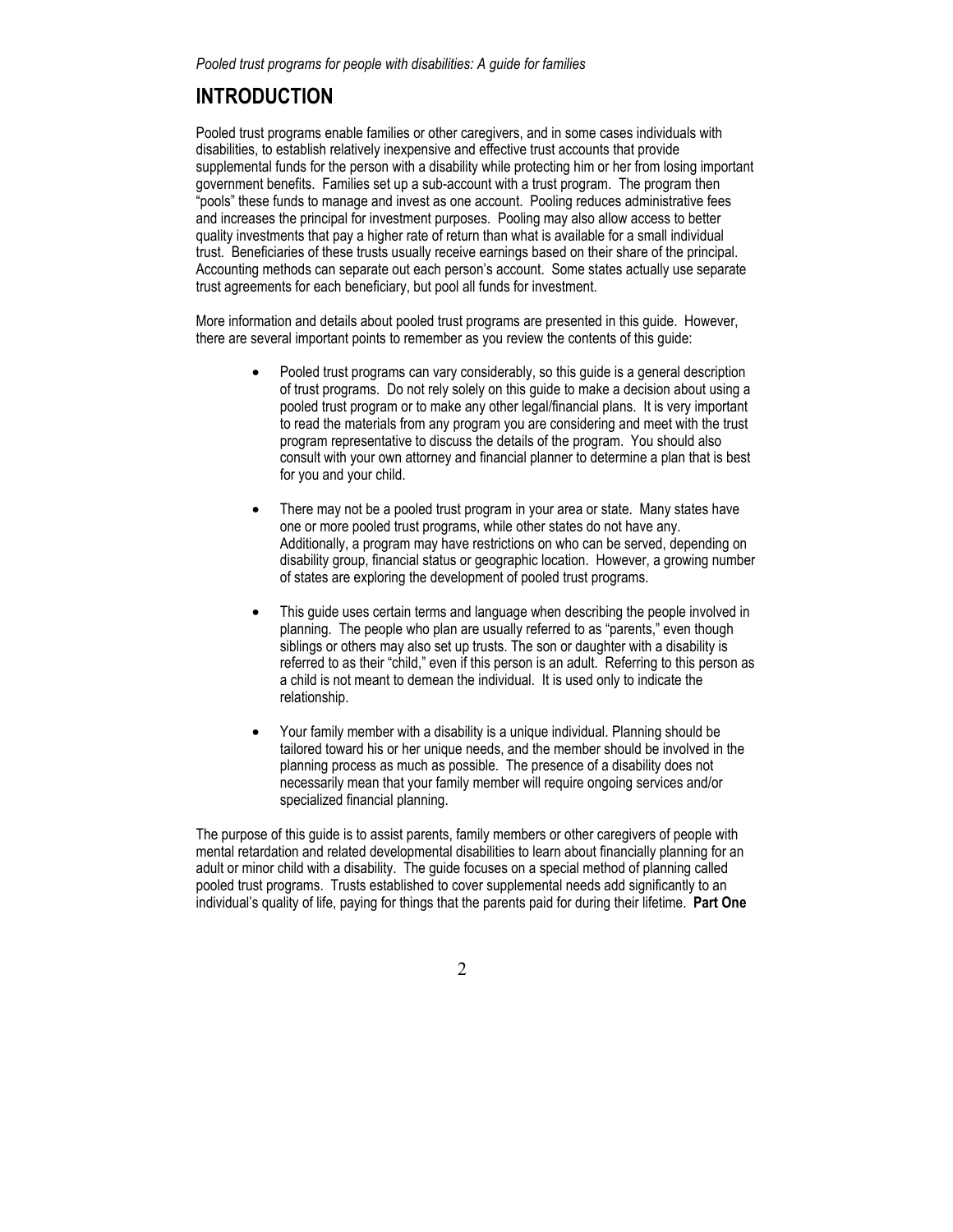of this guide presents an overview of general financial planning for people with disabilities through a legal trust and is the groundwork for understanding Part Two of this guide. **Part Two** describes pooled trust programs and how they can assist in financial planning.

### **PART ONE: AN OVERVIEW OF FINANCIAL PLANNING AND PEOPLE WITH DISABILITIES\***

\*The questions and answers in Part One were drawn from the fact sheet published by The Arc titled *Future Planning: Making Financial Arrangements with a Trus*t by Rick Berkobien & Theresa Varnet. Rick Berkobien, formerly with The Arc of the United States, is now with the Oregon State Legislature Policy, Research and Committee Services. Theresa Varnet is an attorney with Spain, Spain & Varnet and has a daughter with mental retardation.

#### *Is there a connection between the benefits my child with a disability receives and his or her income and/or assets or resources (such as checking and savings accounts)?*

There is a strong possibility that the answer is yes. Many individuals with disabilities receive "means-tested benefits," such as Supplemental Security Income (SSI), a monthly monetary allowance that in many states makes the person eligible for Medicaid health and community support benefits. Means-tested benefits are benefits available to people with minimal income and minimal assets or resources. If a person's income or assets/resources exceed the specified limit, he or she will not be eligible for the benefit. Two primary examples of means-tested benefits are Supplemental Security Income (SSI) and Medicaid. Adults are eligible for SSI if they have a disability that prevents them from working and earning a self-sufficient wage, and they do not have more than a certain amount of assets. Minor children (under age 18) may also be eligible for SSI if they have "marked and severe functional limitations" from a physical or mental condition. Minor children living with parents have some of the parentsí income and assets countable to their application for benefits, while individuals over 18 only have their own income and assets counted. If they are in school between ages 18 and 21, parents income and assets may be counted.

In most states, in order to remain eligible for Medicaid, a person cannot have more than \$2,000 (Year 2001 amount) in cash or assets that can be converted to cash. These services are often referred to as "means-tested" because the individual's means (assets) are part of the eligibility criteria to qualify for services. Sometimes, items such as a home, car or a burial plot may not count as available assets. The home is not countable if the individual with a disability lives in it. It is countable if he or she does not live there.

#### *If my child is receiving Medicaid-funded residential services, will he or she continue to receive Supplemental Security Income?*

Usually people with disabilities receiving residential-related services that are paid for by Medicaid must contribute toward the cost of their care with money from earnings or from other sources such as their SSI or Social Security Disability Insurance payments. Cost of care charges are designed so that the person can only keep a small amount of money, usually referred to as a personal care allowance, to pay for many services and items that publicly-funded services do not cover. Noncovered costs may include medical and support expenses not covered by Medicaid or another program, entertainment, travel, books and other items and services that would enhance the individualís quality of life. This personal care allowance is usually small--as low as \$30 a month in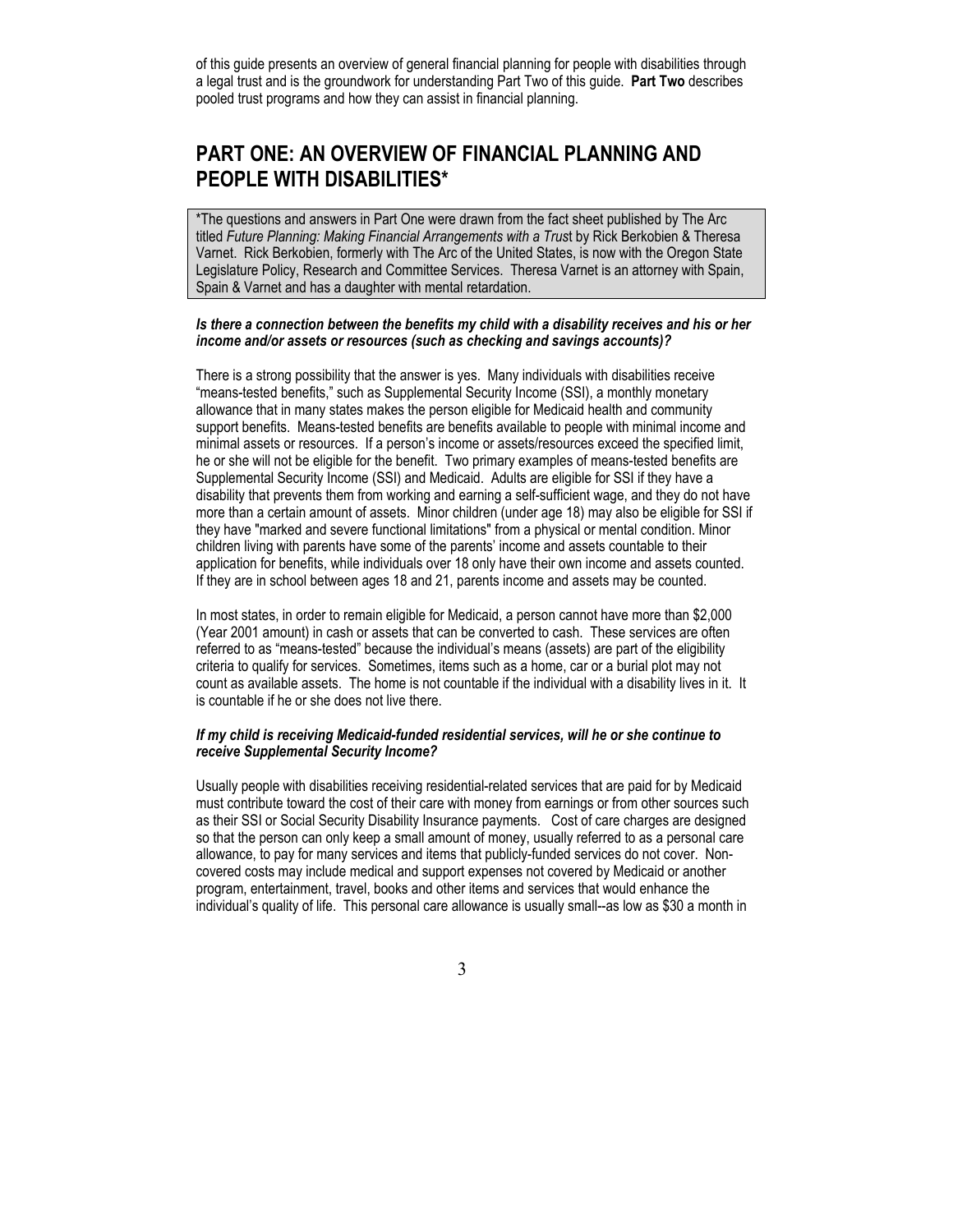many states—so that parents must often use their own money to pay for the extra personal items and services their child needs, even if their child is an adult.

#### *How can I plan for future financial security for my child without jeopardizing his or her benefits?*

Often, parents or others leave the child with a disability an inheritance, funds or property passing directly to another individual. If your daughter receives SSI and/or Medicaid and has access to more than \$2,000 in assets (e.g., from an inheritance), she would lose eligibility for SSI and Medicaid. She would have to spend down the amount to below \$2,000 before she could reapply for these benefits. If she is receiving means-tested public services such as Medicaid, SSI, HUD housing or food stamps, the state might consider the inheritance an asset and the individual receiving it would incur "cost-of-care" charges. Publicly funded residential costs, for example, can amount to several thousand dollars per month. Having to pay even some of these costs can quickly deplete funds that parents intended to supplement the individualís low personal care allowance. In some states, the state can bill for back cost of care if the individual lived at a state funded institution, even if they do not live there now. In this situation, the inheritance or gift will not have the intended benefit if the result is loss of benefits.

There are ways that you can help plan some financial security for your child with a disability without risking his SSI and related benefits. Some parents do not leave an inheritance to their child. Instead, a sibling or other family member receives an additional share of the inheritance to use to benefit the person with a disability. This is sometimes referred to as a "morally obligated" gift. Unfortunately, the assets intended to benefit the person with a disability may not be spent on this person. For example, if the non-disabled sibling divorces or dies early, the extra funds may end up going to the divorced or widowed spouse or another heir.

One way to provide for the financial security of someone with a disability without jeopardizing government benefits is by using a trust. Trusts hold money or property that the grantor, the person who sets up the trust, leaves for the benefit of another person, called a beneficiary. Unlike an outright gift or inheritance through a will, a trust usually contains carefully written instructions on when and how to use the trust's assets.

You or others can fund a trust while still alive or as part of a will. If you establish a trust while still alive, you can be the trustee (the person who manages the trust). You can also assign someone else to be trustee. A trustee can be a person, financial institution (bank), and, in many cases, a not-for-profit pooled trust program. Laws regulating who may serve as trustee vary from state to state.

You may design a trust to distribute assets to one or more beneficiaries at certain times or under certain conditions. Some trusts make distributions to the beneficiary (or beneficiaries) over time. Others instruct the trustee to distribute just the trust's earnings (from interest or investments) or the amount the trustee thinks the beneficiary needs. Some trusts may require the accumulation of all income for distribution at a future time.

#### *What kind of trusts are used to plan for the future needs of an individual with a disability?*

There are many different trusts for various purposes. Laws that affect trusts can also vary from state to state. However, most states have laws that authorize some form of supplemental, discretionary or even master "pooled" trust. Experts recommend specialized trusts when parents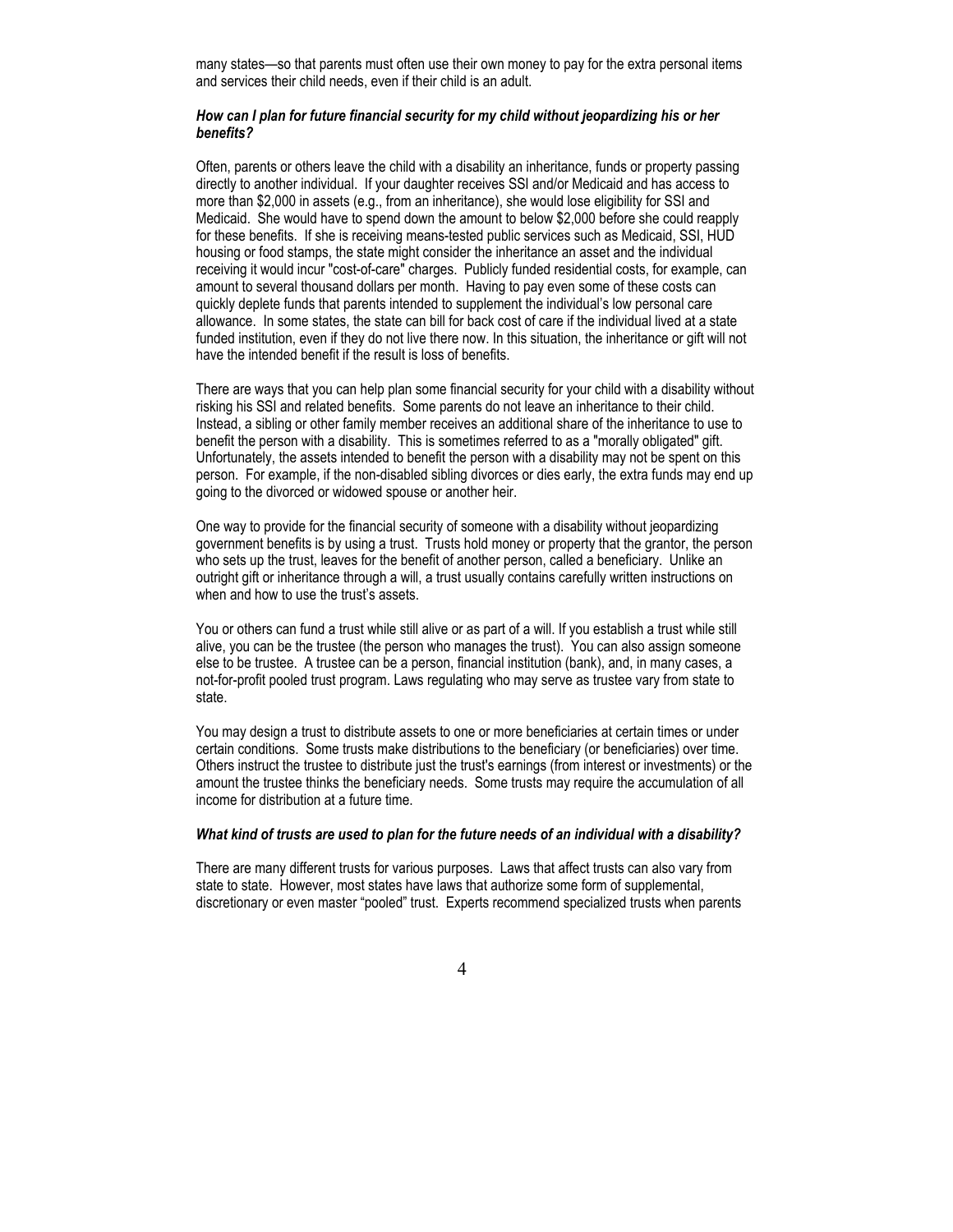want to protect government benefits that their child needs. Some of these trusts are called "special needs" trusts. (The term "special needs" trust may have a specific legal and/or technical definition to state/federal agencies, attorneys or others.)

**Supplemental discretionary trusts -** Supplemental discretionary trusts are designed so that the principal (the amount put in the trust account) and its earnings (from interest or investments) supplement the beneficiary's basic care and do not replace the public funds required to pay for this basic care. This kind of trust is good for the SSI and Medicaid recipient whose assets cannot go above a specific level. The trust grantor can carefully direct that the trust not pay for services covered by Medicaid or other benefits received as a result of the childís disability. Instead, the trust would require the trustee to provide funds for certain items, services or other expenses not covered by SSI and Medicaid. Supplemental discretionary trusts can also be set up for someone who is not on SSI and Medicaid.

**Discretionary trusts -** Some states allow the trust grantor to give the trustee full discretion in how much or how little of the trust to distribute. This kind of trust can also contain provisions that limit distributions so that the person remains eligible for government benefits. The trustee of a discretionary trust must be careful not to distribute money from the trust for goods and services or outright to the beneficiary in a way that will disqualify him from receiving or remaining eligible for public-funded services. There are several drawbacks to a discretionary trust. The trustee must be knowledgeable about the benefits a person is receiving and how to report correctly on the distributions. The trustee has total power over all distributions and may hold back all or some of the trustís distributions. It is important that you choose a trustee whom you trust and who will take the time to learn how certain distributions from a discretionary trust will affect government benefits.

The difference between a supplemental discretionary trust and a discretionary trust is that the supplemental discretionary trust includes language that directs the trustee to use the trust funds to supplement government benefits and not supplant them. The discretionary trust simply states that all distributions are in the sole discretion of the trustee. The qualifying language regarding the grantorís intent to supplement government benefits is not included. Some states have required the trustee of a discretionary trust to pay for basic support when the grantor's intent to supplement government benefits has not been made clear.

#### *How do I go about setting up a trust?*

There are usually two ways to set up a legal trust with your attorney. It can be testamentary or inter vivos (living).

**Testamentary -** This means the trust is part of a will and does not take effect until after the person who drew up the will dies. Parents can change the trust's provisions any time the will is changed. So, if the intended beneficiary should die first, the will and trust can change. Tax-wise, this kind of trust does not require the person to file or pay income tax on it since there are no funds in it until after that person dies.

**Inter vivos (or Living)** - This means the person establishes a trust before dying. In doing so, the parents and/or others can make regular gifts to such a trust. Grandparents can make testamentary bequests from their will to the trust set up for their grandchild with a disability. Parents can be the trustee and manage the trust according to their own discretion. They can also assign someone else to be trustee to see how that person would manage the trust.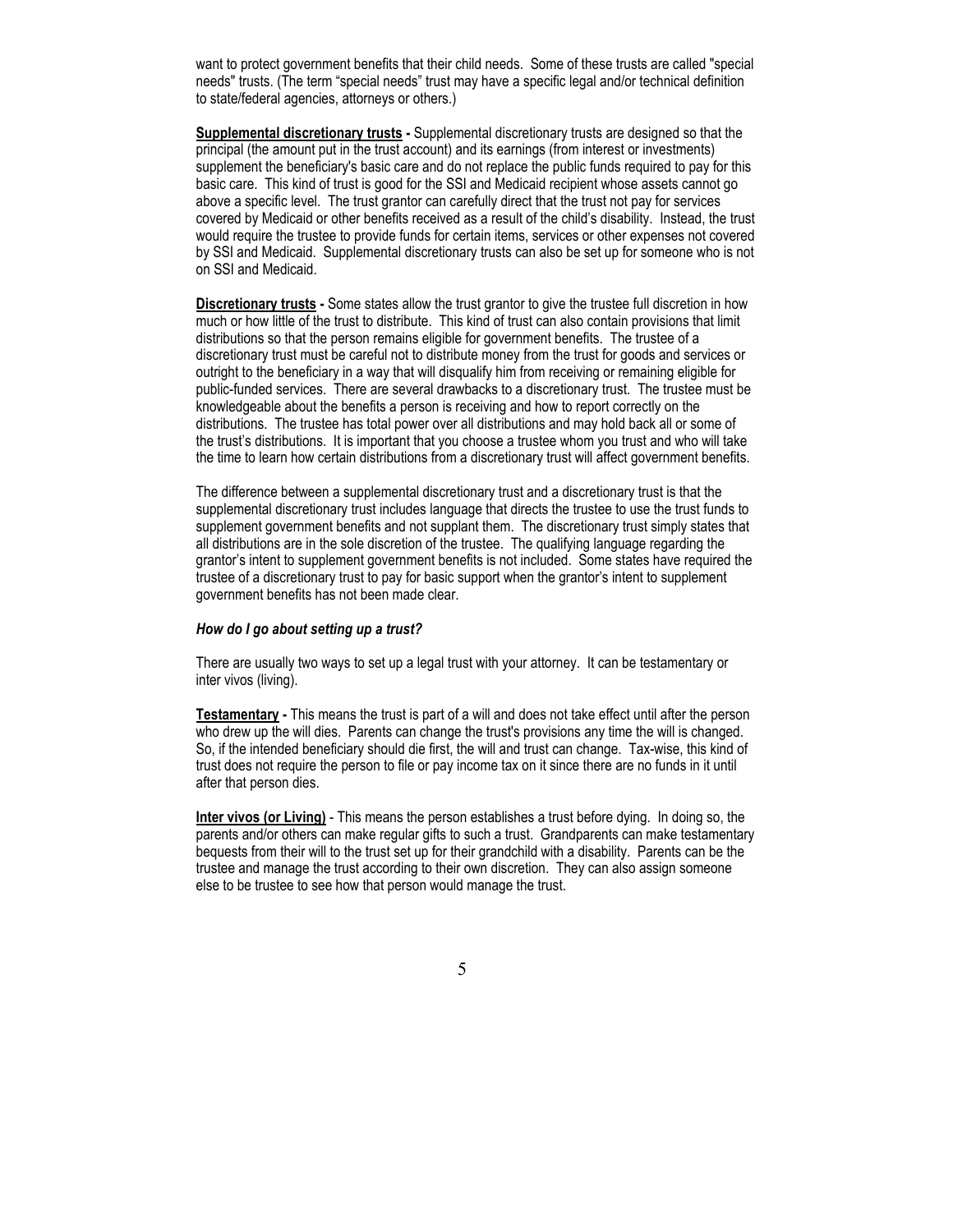#### *Which laws affect trusts?*

**Third party trust** is a general term for a trust that a parent or others (the "third party") establish for another person. Third party trusts are based on "common law," which means that trusts can be established by one person for another with certain conditions about how and when the trust is used (e.g., a special needs trust). Some states like New York and Illinois have specific state laws about special needs trusts. If established within certain parameters, third party trusts will not effect SSI or Medicaid eligibility.

The federal Omnibus Budget Reconciliation Act of 1993, called OBRA í93 for short, is a federal law that affects how people with disabilities can have a trust and still qualify for Medicaid. The Foster Care Independence Act of 1999, is a federal law that affects how people with disabilities can have a trust and still qualify for SSI. Both laws allow many people with disabilities to place their own money into a trust and become (or remain) eligible for Medicaid and SSI. For purposes of this booklet, these trusts will be called OBRA trusts. There are limited ways that people with disabilities can place personal assets into an OBRA trust:

- Individual "special needs" trust. The person with a disability must be under the age of 65, and the assets are his or her own assets (from an inheritance, personal injury suit, etc.). However, a parent, grandparent, court or legal guardian must establish the trust, and not the person with a disability. If any money is left in the trust after the person with a disability dies, it must then be used to pay back the state to cover the costs of publicly funded services that the person received over his or her lifetime. This is sometimes called a "payback" trust or "selfsettled" trust. The Social Security Administration also refers to this type of trust as a "special needs" trust.
- **Pooled trust**. The assets of a person with a disability are placed into a sub-account of a pooled trust program. The trust sub-account in the pooled trust program must be set up and managed by a not-for-profit organization. The trust is established for the individual by a parent, grandparent, court, legal guardian or by the individual himself. Part Two of this guide describes other important aspects of pooled trust programs.

## **PART TWO: POOLED TRUST PROGRAMS**

Many pooled trust programs administer **third party trusts** and **OBRA trusts** as described above. These terms are used throughout the remainder of this guide to distinguish between the two. Remember the important difference between **third party trusts** and **OBRA trusts**:

- **Third party trusts** are set up by parents or others with assets that do not belong to the person with the disability and do not require that the state be reimbursed. The trust remainder can go to other heirs and/or organizations.
- **OBRA trusts** are set up with the money of the person with a disability. OBRA trusts can be individual trusts or pooled trusts. Payback provisions to the state may apply. Depending on the circumstances, the balance (or a portion of the balance) that remains in the trust after the beneficiary has died, will be paid to the state as reimbursement for publicly funded services the state provided to the beneficiary while the beneficiary was alive.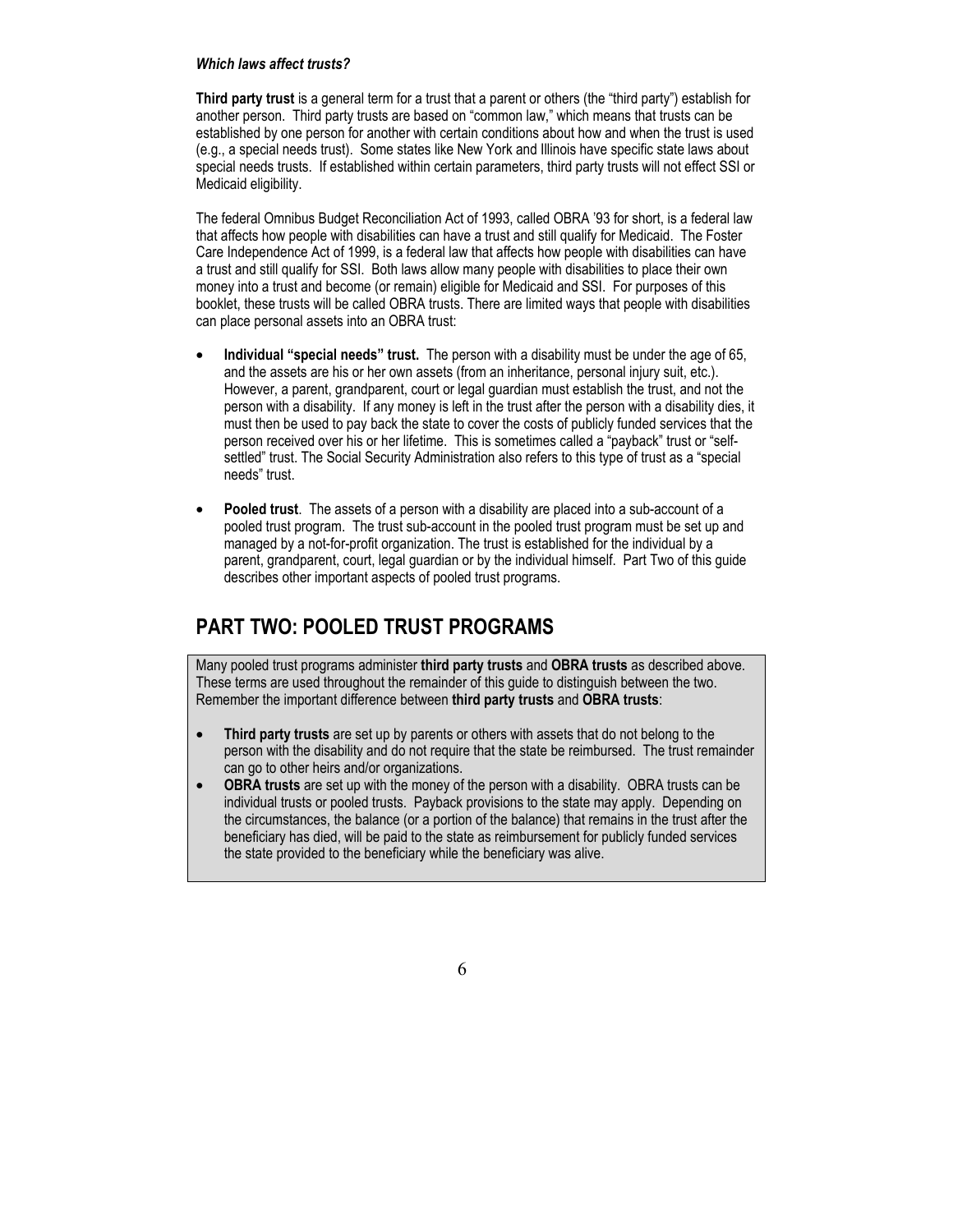#### **WARNING**

*It is important to remember that this guide gives a general description and overview of pooled trust programs. Pooled trust programs vary in their operations. It is important to examine the specific details about any program you are considering using. Before signing any papers or investing in a trust, review written information on the particular program that you are considering, consult with your attorney and speak with other families who use the program. Meet with the people who operate the trust to ask questions and insist on clear answers. Carefully explore whether or not the program is a good and solid option for you and your family member.* 

#### *What are pooled trusts?*

Pooled trust programs provide a convenient and economical way to have trust funds administered for people with disabilities that will supplement the benefits offered by entitlement programs. These programs normally use a discretionary, irrevocable trust for supplemental needs. The assets placed in the trust by parents or others are allocated to a separate sub-account. The assets from all sub-accounts are "pooled" together to invest and manage as one larger amount. Records are maintained of the amount of each person's trust and the amount spent for that individual. The program divides the trust earnings among the individual sub-accounts in shares equal to the amount that each sub-account has in the pooled amount. A simple example is that if one subaccount makes up 10 percent of the total pooled amount, then that sub-account would get 10 percent of the pooled account's investment earnings (minus any fees).

A pooled trust program usually undertakes the daily management of the trust sub-accounts. This includes handling requests for and expediting disbursements, maintaining each sub-accountís records, reporting to various agencies that might be affected by disbursements, preparing necessary reports (e.g., tax-related reports) and general management of the program. Many trust program representatives also spend considerable time meeting with families about the program and assisting families and others with future planning information.

Pooled trust programs are set up as or administered by a not-for-profit organization. They may be under the auspices of or closely connected with one or more disability-related organizations. Groups like state and local chapters of The Arc, Goodwill, National Alliance for the Mentally Ill (NAMI) and others have been active in establishing pooled trust programs. Members of these organizations often comprise the program's board of directors or other governing body.

Pooled trust programs typically work closely with a bank, trust company or other financial institution. Some pooled trust programs have banks serve as trustee for the program's funds, while other pooled trust programs are their own trustees and may use the bank as an investment manager or a co-trustee. The pooled trust staff are usually responsible for expediting disbursements from trusts, tracking and reporting how disbursements are made, assisting with tax preparation and other management responsibilities.

Some pooled trust programs include direct "care coordination" services for their beneficiaries, or contract with care coordinators to provide services. Services vary depending on the agency and amount of services provided, but the care coordinator may visit the beneficiary, be present at meetings about the individual, advocate on the individual's behalf and provide related services as needed. Usually the costs of these services are covered by the individual's trust funds and are charged hourly.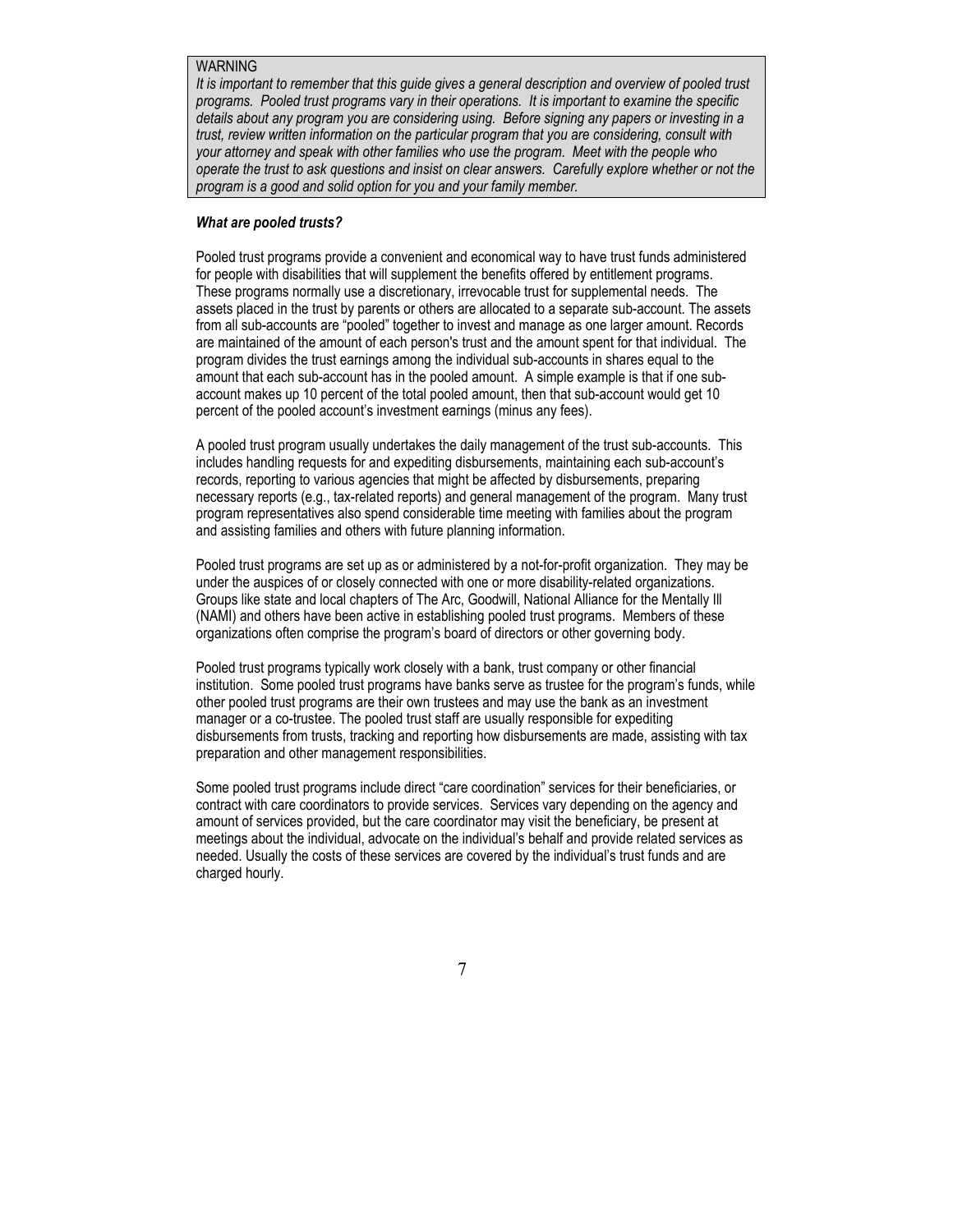#### *Why is good management of the trust important after it becomes active?*

Government agencies often have complex, strict regulations and reporting requirements to monitor the means-tested eligibility of the people with disabilities who receive their services and have trust funds. They want to know when the person receives a trust disbursement and how the disbursement was made (e.g., what was purchased). These disbursements must often be reported and explained according to each agency's regulation and note why neither income nor a countable resource was created. Regulations and reporting rules may vary considerably from state to state and even from agency to agency within a state. Agencies may also change their regulations from time to time, so keeping current on their rules is equally important. Additionally, reporting can be complicated further when the trust recipient is receiving a mix of services that may have different regulations.

Ensuring that the trust disbursements do as they are intended (i.e., improve the individualís quality of life while not interfering with eligibility for means-tested benefits) is an extremely important responsibility. If parents have no one to count on for learning the regulations and making the reports, the trust will not do what they want.

A trust program can and should be responsible for this role. It should know about people with disabilities and know about the regulations and reports. It is responsible for ensuring that disbursements and proper reporting occur in a timely matter. It can also intervene, when necessary, when an agency questions a disbursement or report, which happens from time to time. A well-intentioned family member designated as a trustee may not have the time, inclination or energy to fulfill this important role.

#### *What are the usual steps in establishing a pooled trust account?*

The steps or process of establishing an account with a pooled trust program will vary and may depend on whether the trust is a **third party trust** or an **OBRA trust**. Consult with the trust program about the process for that program.

In general, a pooled trust program will usually have you complete and sign a legal document that enrolls you in the trust. It gives the program the information needed about your child, how and when you plan to fund the trust, how you would like to see the trust funds used when it becomes active (when the trust is funded and disbursements begin) and other information. Once enrolled, the trust program maintains your file and should periodically contact you to update it.

Before signing any papers, the program representative should carefully explain the process including fees and other factors that you need to consider. You should then discuss the plan with your own attorney and/or financial planner to decide how you want to fund the trust and to help you prepare any necessary documents. There may also be tax issues to discuss with your attorney before establishing a trust.

Pooled trust programs that include care coordination usually require that families meet with a care coordinator to complete a detailed plan for providing these services. Enrollment needs to occur before the grantor dies, so that a care plan can be developed together. This plan may also be updated periodically.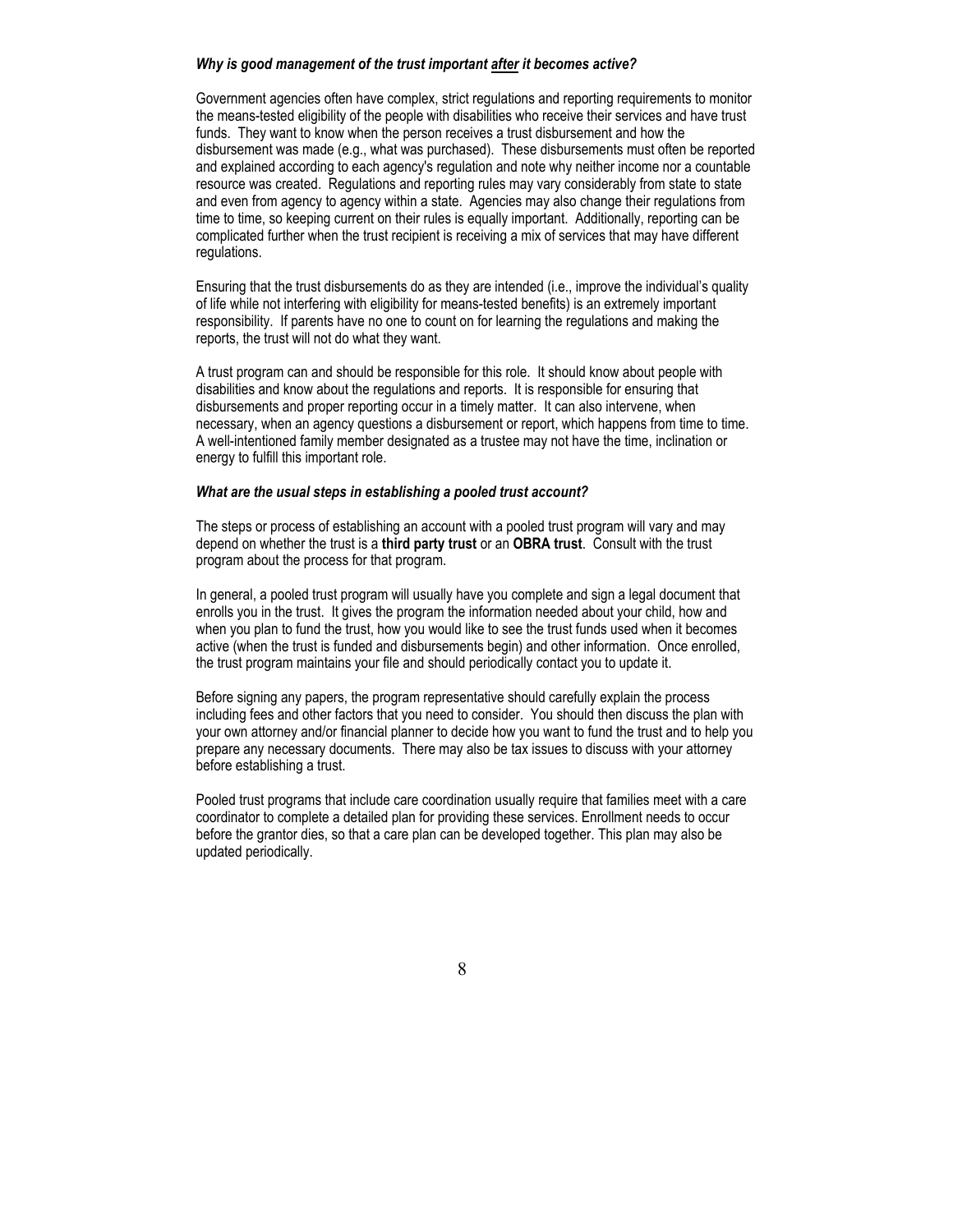#### *Are there fees for pooled trust programs?*

Yes. Pooled trust programs usually must charge fees for their services. Programs vary in their fees, and when and how they charge for them. The frequency and amount may depend on the type of trust (**third party** or **OBRA**) plus the trust fund amount. The trust may also charge a sliding scale fee based on the amount of the trust account.

Most trusts tend to have an enrollment fee, paid when you sign the joinder agreement (legal document that enrolls you in the trust) or activate the trust. They may also have a periodic maintenance fee (usually annual) to provide ongoing management. Certain fees may change due to inflation or as the trust's principal decreases with distributions.

Banks and other financial institutions also charge fees for a trust account. Pooled trust programs and financial institutions should provide a written copy of their fees and payment schedules. An important consideration about the fees for pooled trust programs is to compare them to those that a bank or trust company would charge for a trust of comparable size and with similar provisions. Banks and other financial institutions often charge much higher fees to manage an individual trust. By pooling resources for investment and management, pooled trust programs can minimize costs, so that fees are usually reduced considerably. Most bank trust departments require a minimum of \$200,000 - \$400,000 for a single trust fund, while pooled trust programs are more flexible about the size of trusts they are willing to accept. Most pooled trusts have lower minimums.

#### *Can I specify exactly how I want the trust used?*

A trust program should seek input and advice from you, and whenever possible from the person with a disability, about how the trust funds are to be used. However, the trust is designed to protect SSI, Medicaid and publicly funded services, so the trustee must have sole discretion about how disbursements are made, including how much is spent and items and services that are purchased. Medicaid or other public services may currently approve trust disbursements for certain items and services, but there is no guarantee that this will not change in the future after you are gone. Changes in the law, new restrictions and other unforeseen events may make it necessary for the trustee to modify the amount of, or reason for, disbursements to help ensure the trust continues to serve its intended purpose.

It is important to remember that disbursements made directly to the beneficiary, or for food, clothing and shelter on a regular basis may reduce or eliminate essential benefits like Medicaid and SSI. Both third party and OBRA trusts are designed for meeting supplemental needs rather than basic needs. Beneficiaries will need to use their income from government benefits or employment to meet basic needs.

#### *How do I go about funding a trust account?*

Parents can fund a **third party trust** in a pooled trust program as they would fund an individual trust with a bank. The trust account can be funded by an inheritance through a will, from life insurance, from savings or in other ways. Parents may fully fund the trust when it is established. They may also enroll in the trust and not fund it until later, for example, at their death, or they may decide to fund it incrementally over time. Pooled trust programs usually accept only cash assets; assets such as property are usually difficult for pooled trust programs to manage. A parent, grandparent, or anyone in need of long-term care services in a nursing home may be able to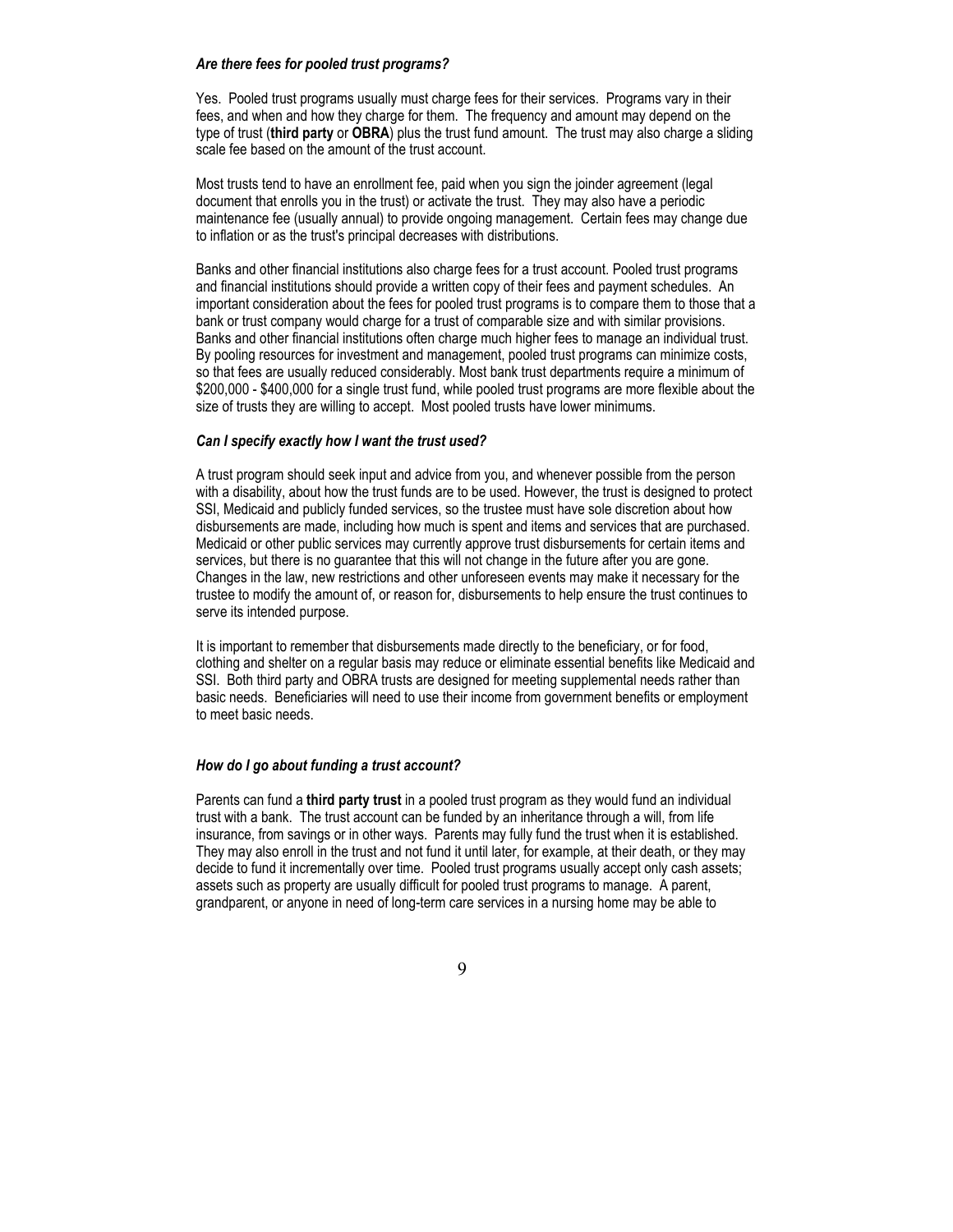transfer assets into a trust for his or her child, grandchild, relative or other person with a disability, and thus qualify for Medicaid, without having to wait through the "lookback" period. Consult with your attorney or trust program for more information on this option.

**OBRA trusts** established in pooled trust programs allow certain individuals with disabilities to use their own assets in a trust established by a parent, grandparent, legal guardians, court or the individual himself.

For many families, funding a trust will not have any significant impact on estate or death taxes. However, you should consult with your attorney and financial planner on these issues including any other tax issues that might arise.

#### *What amount of money can or should I place in a pooled trust program?*

Pooled trust programs may have different rules on the minimum and maximum amounts allowable in trust accounts. These restrictions are often dependent on whether the trust is a **third party trust** or an **OBRA trust**. The pooled trust program should provide you with specific information on any restrictions.

Each person with a disability will have different needs that may affect how the trust is set up and with what amount. The person's age, services being received (or someday received) and other variables can affect these decisions.

Families should seek the advice of their own attorney, financial planner and trust program staff for information and guidance on this aspect of planning. The trust program may also provide information on the average life expectancies of people at certain ages and how different trust amounts would be spent down over time (based on the amount placed in trust, plus average earnings, disbursements, inflation and fees over the beneficiary's lifetime).

#### *What can a trust pay for?*

When the person with a disability is receiving SSI and/or publicly funded services such as Medicaid, a trust normally cannot pay for food, clothing, shelter and basic health care costs. There are sometimes exceptions, but you need to discuss these with the trust program representative. Pooled trusts, like individual trusts, are normally set up to provide services and items that do not jeopardize means-tested benefits.

#### *What happens to any remainder in the trust if the beneficiary dies before it is used?*

If sufficient funding is available, trusts are often set up with the goal of spending all principal and earnings by the time the beneficiary dies. However, the beneficiary may die prematurely, or if the trust account is quite large, funds may remain after the beneficiary dies. How the remaining funds are used depends on the type of trust, conditions set forth by the donor and/or the policy of the trust program.

**Third party trusts** do not require that the state be reimbursed for publicly funded services that the beneficiary may have used during his lifetime. You can usually designate another person, several people or an organization you want to receive some or all funds that remain. You may also designate that the remainder is split between people and/or organizations. The trust program may also have a policy that allows it to retain a portion of the remainder amount after the beneficiary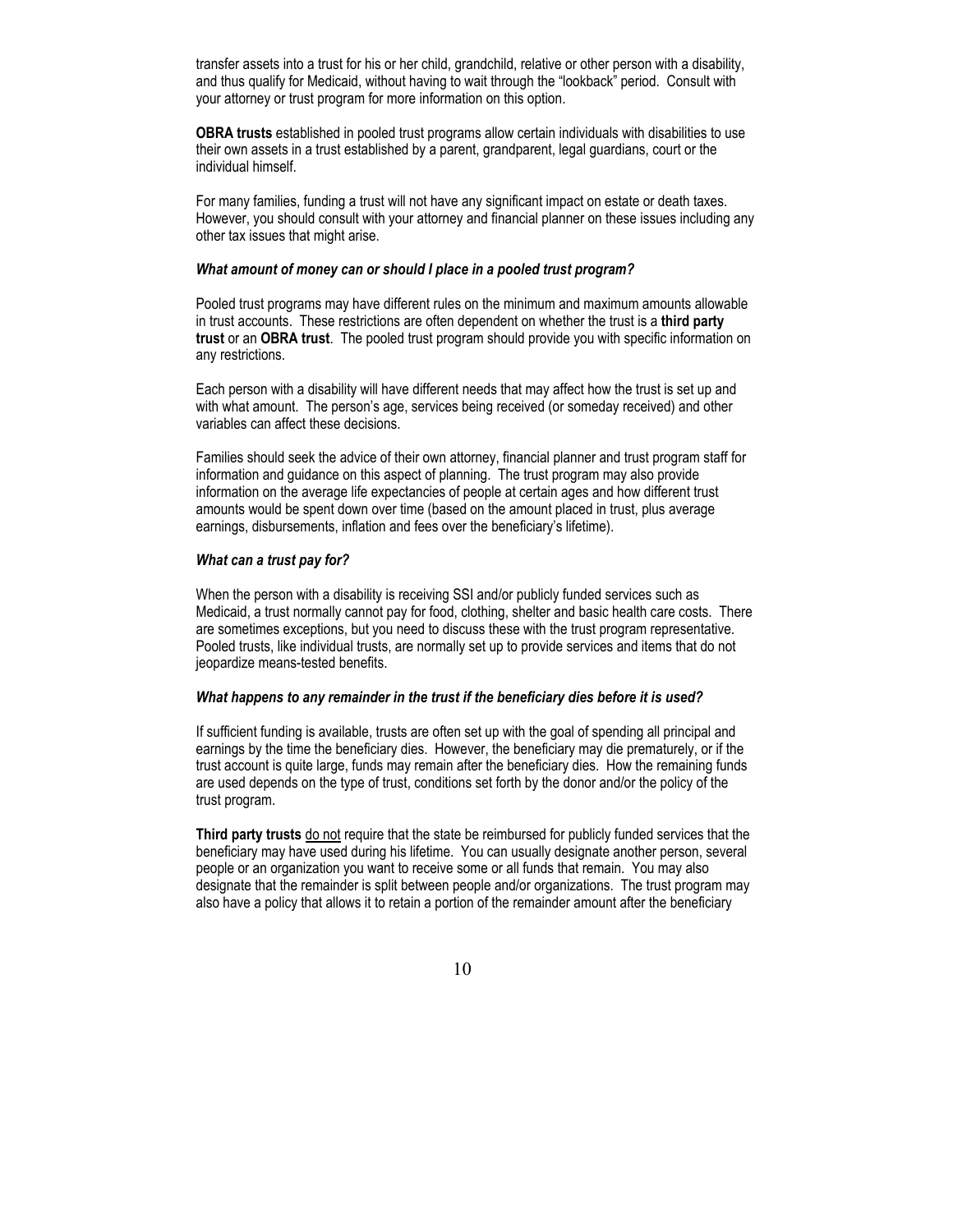dies. Before establishing a **third party trust**, discuss the programís policy and options for remaining trust funds.

**OBRA trusts** do require that the state be reimbursed from remaining funds in an account. The pay back is for publicly funded expenses incurred in providing Medicaid services to the person with a disability. However, the law allows the trust program to set a policy regarding the first right to retain any portion or percentage of the **OBRA trust** remainder. After the trust program retains its portion of the remainder, the state can then recoup payment from what is left. If funds remain in an OBRA trust afterwards, provisions in the trust could designate how remaining funds are distributed. However, state funded services are usually extremely costly and can amount to several thousand dollars per month, so it unlikely that an OBRA trust will result in any significant amount of funds that can be distributed to other heirs.

Trust programs put the funds that they retain to good use. These funds may be used to assist other beneficiaries whose trust funds run out prematurely. Funds may also be used to operate the program. When given the option of how remaining funds are distributed, consider earmarking some or all of these remaining funds to the trust program or a related charitable organization.

#### *Can I establish a trust for anyone?*

Most pooled trust programs have policies about whom they choose to serve as beneficiaries. To participate in an OBRA trust, Medicaid states that the person must meet the Social Security Administration (SSA) definition of disabled. Adults are eligible for SSI if they have a severe physical or mental impairment that prevents them from working and earning a self-sufficient wage, and they do not have more than a certain amount of assets. Children also are eligible for SSI if they have "marked and severe functional limitations" from a physical or mental condition and their parents do not have more than a certain amount of assets.

Sometimes a person does not fit SSA's criteria for "disabled," but will fit a state's definition of having a disability. If the person for whom you are planning does not fit SSA's criteria, consult with the trust program to determine if the person is eligible under a state definition and if the trust program serves people with the particular disability.

#### *What are the benefits of using a pooled trust program?*

There are advantages for individuals with disabilities and their families or others who use the services of a reputable trust program:

- Parents may not have or know someone who is willing to be a trustee. Trust programs usually have knowledgeable staff and volunteers who will serve as trustee or manager of the trust.
- An individual trustee could die, move away or not fulfill the trustee role for some other reason. Trust programs offer continuity, as the program does not depend on just one individual.
- The trust document used by programs usually has been developed and reviewed by attorneys with expertise in this area of law. There is also the likelihood that publicly funded agencies have also reviewed the trust document for compliance with their agency regulations.
- Banks and trust companies will not accept or manage a trust that is not funded at a threshold amount. Depending on the bank, the trust account may have to be several hundred thousand dollars or more. Parents who cannot afford to fund a large trust are often able to fund an adequate account in a pooled trust program.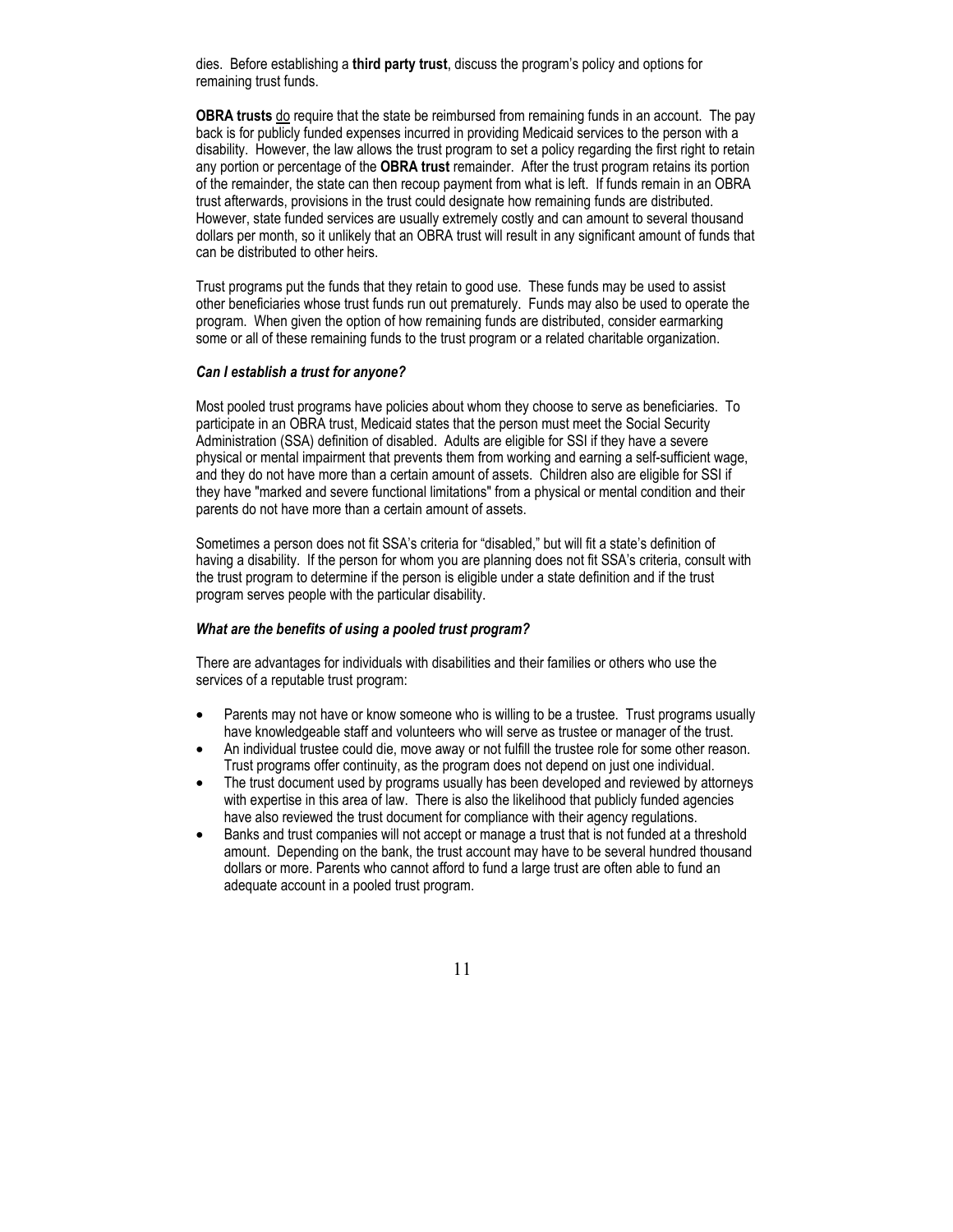- Pooled trust program staff or volunteers often have expertise and experience with people who have disabilities. The volunteer board of the program may also be comprised of legal and financial experts, family members of people with disabilities and advocates.
- Trust programs usually work closely with banks and trust companies to maintain trust accounts and can tap the expertise of financial institutions. This relationship can help maintain good financial accountability without incurring high fees for the beneficiaries.
- It is also worth repeating that one of the biggest advantages to using a pooled trust program is the expertise brought to managing the trust and making the required reports after it begins to make disbursements.

#### *Are there disadvantages to using a pooled trust program?*

Some families and individuals may find that using a pooled trust has some disadvantages. These include:

- Parents or other family members have no direct control over trust disbursements. The trust program usually seeks advice and input from families and others, but may deny requests, especially if the request jeopardizes the person's benefits.
- Trust programs usually pool all the resources for investment purposes. Families cannot direct how their specific family memberís trust account is individually invested. Investment policies are usually conservative.
- If you decide to withdraw from a trust program early and have already paid enrollment and/or other fees, you may forfeit some or all of those fees.
- A trust program may have a policy about retaining a portion of assets that remain in a third party trust after the beneficiary dies. However, you may want all remaining assets to go to other individuals and/or organizations.
- A trust programís policy about retaining a portion of remaining assets, plus its full discretion to disperse as much (or as little) of the trust as it decides, raises the theoretical potential that the program will withhold disbursements to increase its share of the amount of remaining assets it might retain. Trustees are required to exercise fiduciary responsibility precisely because of this kind of concern.

#### *What safeguards are in place to ensure that a pooled trust program is operated effectively, my money is safe and that my family member is well cared for?*

Federal and state statutes dictate some of what a pooled trust can and cannot do, but there are no enforceable standards for the operation of pooled trust programs. There is no certification or accreditation process for pooled trust programs. Consumers should be cautious about accepting certifications and similar credentials as a definitive sign of quality.

There are also no guarantees with this type of financial planning. Possible changes in SSI and Medicaid regulations or state/federal laws, investment fluctuations, the beneficiary's future service needs and numerous other factors may affect how your individual plan is carried out. Trust programs should advise you conservatively on the benefits and possible risks when planning. These benefits and risks may exist regardless of using a pooled trust program, bank or other method of financial planning. Beware of anyone who promises that a service or program "quarantees" or "ensures" or "assures" a plan for your son or daughter.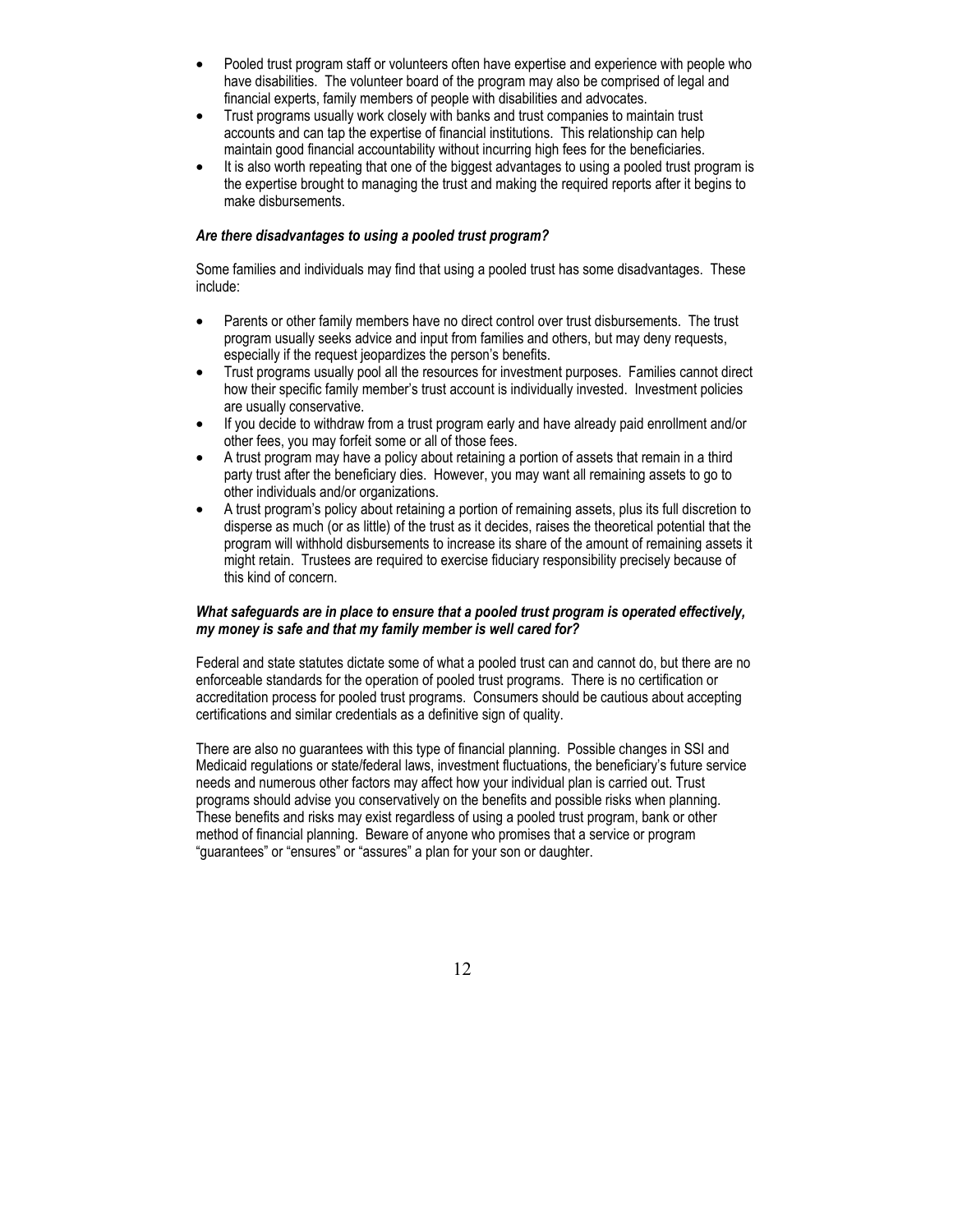The following questions may assist you in making some judgments about the trust program:

- Does the trust program have the financial and/or volunteer support of one or more wellknown disability organizations? Is the governance board comprised of people with expertise in disability, legal and financial matters?
- Does the trust program use the services of a reputable bank, trust company or other financial institution as a trustee or for account management? If you contact this financial institution, do they know about the program and its operation?
- Do program staff or volunteers provide clear and comprehensive written and verbal information about how the trust operates including its fees and services? Do they answer your questions in easy-to-understand language? Are they knowledgeable about federal/state benefits, laws that affect planning and the reporting requirements after the trust is active?
- Does the program evaluate its services and the satisfaction of families and others already using the trust? Does the program readily share this information? If you speak with others who use the trust program, do they indicate they are satisfied with the program?
- Does the program produce a regular (annual) report of its activities? Is it clear that the program is operated in a businesslike manner and with a mission that places the welfare of its clients above all?

#### *I already have an individual trust written into my will, what should I do if I want to consider using a pooled trust?*

You need to speak with the trust program and with your attorney about using a pooled trust account instead of an individual trust or possibly using a pooled trust in conjunction with another trust. Your current discretionary (special needs) trust may already allow the trustee discretion to distribute money to a pooled trust account, which in turn, could then make distributions for the beneficiary and ensure proper reporting. However, you should not assume that this is the case. Even if you currently have no desire to use a pooled trust, consider discussing this option with your attorney and a representative of the pooled trust program. This may help ensure a wider array of options in the future.

#### *What is the role of my child with a disability and other family members when considering a pooled trust plan?*

A trust program should seek input and guidance from parents, the person with a disability, siblings and significant others. Family members should discuss and understand how the trust program operates and stay involved when the trust becomes active and disbursements begin. Since the individual with a disability and family members may be the ones to request trust fund disbursements, it is important that these individuals know how the program works and have a good relationship with the trust program representative.

## **PART THREE: LIST OF POOLED TRUST PROGRAMS**

The Arc has identified 35 pooled trust programs. Inclusion on this list is not an endorsement or guarantee of the services of these organizations. The list is for information purposes only.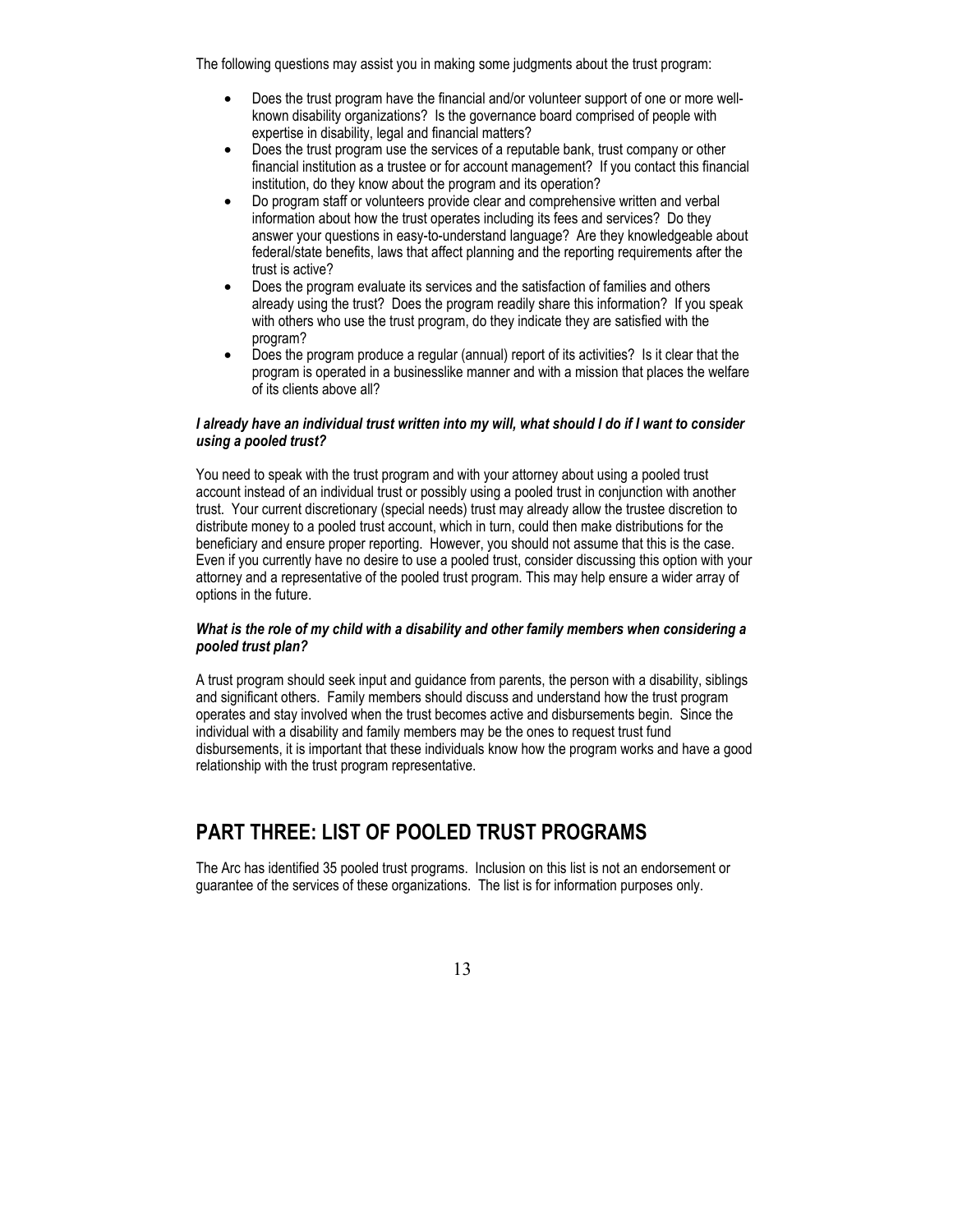#### **ALASKA:**

Foundation of The Arc of Anchorage, 2211 Arca Dr., Anchorage, AK 99508, (907) 277-6677, psaunders@arc-anchorage.org, www.arc-anchorage.org.

#### **CALIFORNIA:**

Special Needs Trust Foundation, 9575 Aero Drive, San Diego, CA 92123, (858) 715-3780. PLAN of California, 1336 Wilshire Blvd., 2nd Floor (LA MHA), Los Angeles, CA 90017, (213) 413- 1130.

#### **COLORADO:**

The Colorado Fund for People with Disabilities, One Broadway, Suite A-330, Denver, CO 80203, (303) 733-2867.

#### DELAWARE

Delaware CarePlan, Inc., 1016 Center Road, Suite One, Wilmington, DL 19805-1234, (302) 633- 4000, decareplan@aol.com.

#### **FLORIDA:**

Advocate Trust, Inc., 1501 N. Belcher Rd., Suite 219, Clearwater, FL 33765, (727) 791-3972, Atrustinc@aol.com.

The Florida Pooled Trust, 2600 First Avenue North, St. Petersburg, FL 33713 (877) 766-5331, www.firstpooledtrust.org.

PLAN of Florida, 4605 Community Drive, West Palm Beach, FL 33417 (561) 684-1991.

#### **ILLINOIS:**

Life Plan, Inc., 2801 Finley Road, Downers Grove, IL 60515, (630) 628-7168.

#### **INDIANA:**

The Arc of Indiana Master Trust, The Arc of Indiana, P. O. Box 80033, Indianapolis, IN 46280- 0033, (317) 259-7603.

#### **KANSAS:**

ARCare - Master Trust I & II and Guardianship, 8001 Conser, Overland Park, KS 66204, (913) 648-0233.

#### **MASSACHUSETTS**

#### **Berkshire County Arc Pooled Trust, P.O. Box 2, Pittsfield, MA 01202, (413) 499-4241 x 266, bgray@bcarc.org**

The CJP Disabilities Trust, Jewish Family & Childrenís Service of Greater Boston, 1340 Centre Street, Newton, MA 02159, (617) 558-1278.

MARC Trust, Inc., 217 South St., Waltham, MA 02453, (781) 642-1285.

#### **MICHIGAN**:

Pooled Sub-Account Trust, The Arc of Midland, 220 West Main Street, Midland, MI 48640 (989) 631-4439.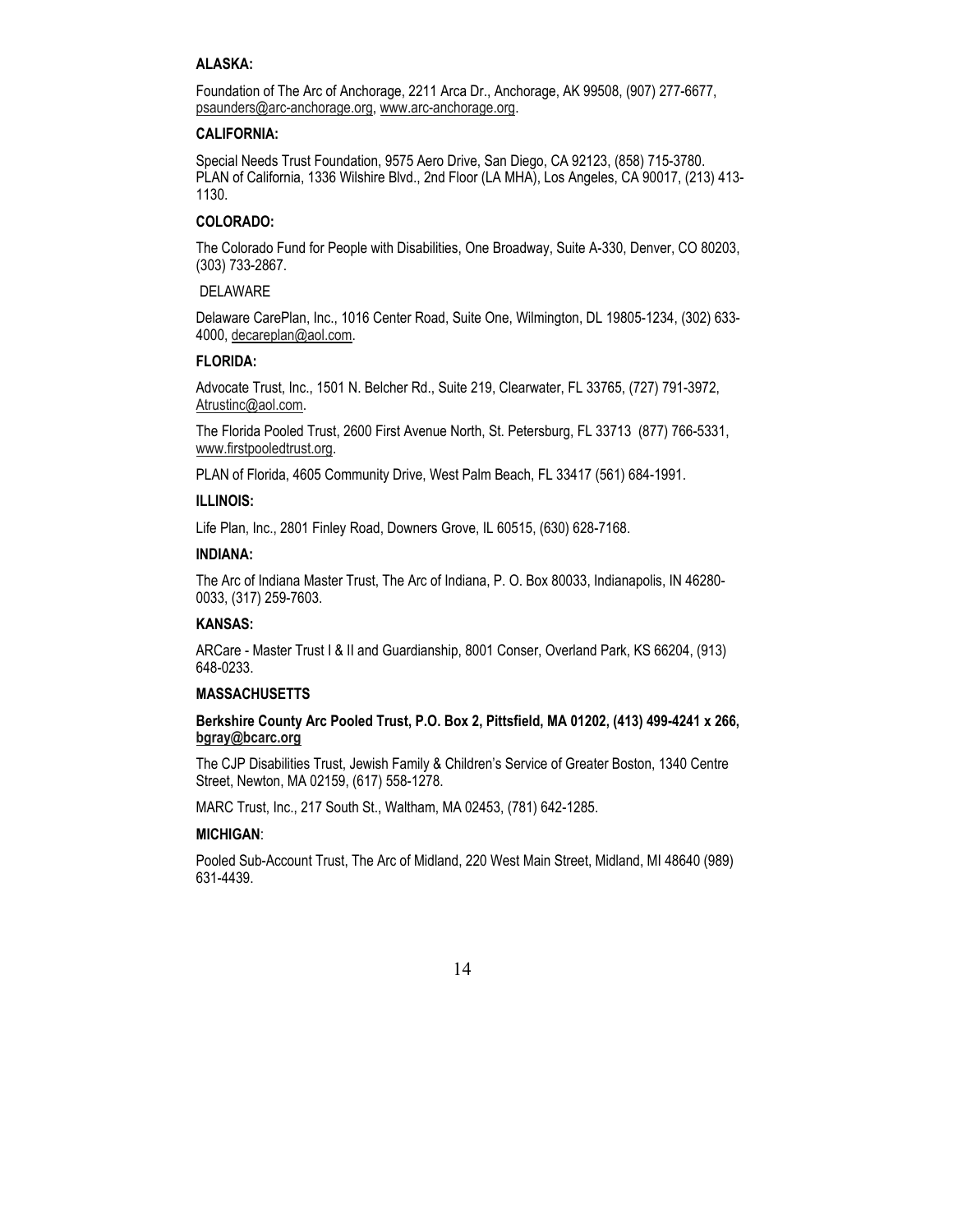#### **NEW HAMPSHIRE**

Enhanced Life Options Group, 15 Constitution Drive, Suite 169, Bedford, NH 03110, (603) 472- 2543.

#### **NEW JERSEY:**

PLAN of New Jersey, P.O. Box 547, Somerville, NJ 08876-0547, (908) 575-8300.

SCARC Guardianship Services, Inc., 11 U.S. Route 206, Suite 100, Augusta, NJ, 07822 (973) 383-7442.

#### **NEW MEXICO:**

The Arc of New Mexico Master Trust One and Two Program, 3655 Carlisle NE, Albuquerque, NM 87110-5564, (505) 883-4630.

#### **NEW YORK:**

NYSARC, Inc., New York State Guardianship Services, 393 Delaware Ave., Delmar, NY 12054, (518) 439-8311.

F.E.G.S. Community Trust and PLAN, 315 Hudson Street, New York, NY 10013, (212) 366-8008. (in cooperation with UJA-Federation of New York, Inc.).

UJA-Federation of New York, Inc., Community Trusts, 130 East 59th Street, New York, NY 10022, (212) 836-1339 (in cooperation with F.E.G.S. Community Trust and PLAN).

 Life Services Third Party-Funded Trust for People with Disabilities, Disabled and Alone/Life Services for the Handicapped, Inc., 352 Park Avenue South, 11<sup>th</sup> Floor, New York, NY 10010, (800) 995-0066 or (212) 532-6740, disabledandalone@aol.com, www.disabledandalone.org.

#### **NORTH CAROLINA:**

Life Plan Trust, 122 Salem Towne Court, Apex, NC, (919) 589-0017, lptsh@earthlink.net.

OHIO.

Community Fund Management Foundation, 1275 Lakeside Avenue East, Cleveland, OH 44114- 1132, (216) 736-4540, cfmf@apf.net.

The Ohio Community Pooled Trust, The Disability Foundation, Inc., 1530 Kettering Tower, Dayton, OH 45423-1395, (937) 224-9940, disabilityfdn@daytonfoundation.org.

#### **OREGON:**

The Oregon Special Needs Trust, The Arc of Oregon, 1745 State St., Salem, OR 97301, (503) 581-2726 or toll-free 1-877-581-2726, OSNTrust@callatg.com.

#### **PENNSYLVANIA:**

Berks Community Trust, c/o The Arc of Berks County, 1829 New Holland Rd., Suite 9, Reading, PA 19607-2228, (610) 603-0227.

The Family Trust, Arc of Allegheny Co., 711 Bingham St., Pittsburgh, PA 15203, (412) 995-5000, www.thefamilytrust.org.

#### **RHODE ISLAND:**

Self-Sufficiency Trust of Rhode Island, 1255 North Main Street, Providence, RI 02904, (401) 331- 3060.